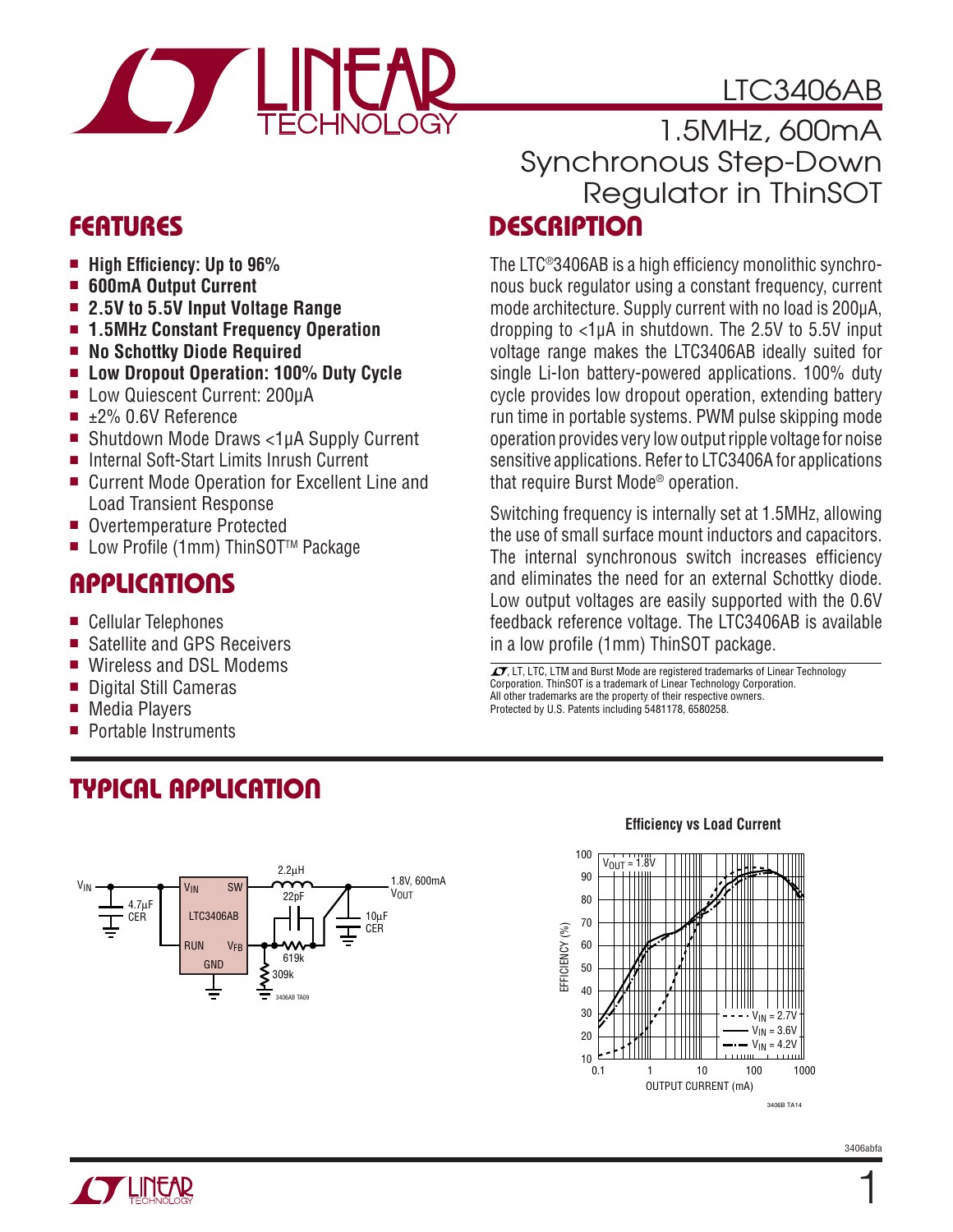### **ABSOLUTE MAXIMUM RATINGS PIN CONFIGURATION**

**(Note 1)**

| P-Channel Switch Source Current (DC)                       |
|------------------------------------------------------------|
|                                                            |
| N-Channel Switch Sink Current (DC) (Note 7) 800mA          |
| Peak SW Sink and Source Current (Note 7)1.3A               |
| Operating Temperature Range (Note 2) $\dots$ –40°C to 85°C |
| Junction Temperature (Notes 3, 6)  125°C                   |
|                                                            |
| Lead Temperature (Soldering, 10 sec)  300°C                |



### **ORDER INFORMATION**

| <b>LEAD FREE FINISH</b> | <b>TAPE AND REEL</b> | <b>MARKING</b><br><b>PAR</b> | <b>PACKAGE DESCRIPTION</b> | <b>TEMPERATURE RANGE</b> |
|-------------------------|----------------------|------------------------------|----------------------------|--------------------------|
| LTC3406ABES5#PBF        | LTC3406ABES5#TRPBF   | <b>LTCXZ</b>                 | l Plastic TSOT-23<br>Lead  | to 85°C<br>–40°∩         |

Consult LTC Marketing for parts specified with wider operating temperature ranges.

Consult LTC Marketing for information on non-standard lead based finish parts.

For more information on lead free part marking, go to:<http://www.linear.com/leadfree/>

For more information on tape and reel specifications, go to: [http://www.linear.com/tapeandreel/](http://www.linear.com/leadfree/)

#### **ELECTRICAL CHARACTERISTICS** The  $\bullet$  denotes the specifications which apply over the full operating temperature range, otherwise specifications are at T<sub>A</sub> = 25°C. V<sub>IN</sub> = 3.6V unless otherwise specified.

| <b>SYMBOL</b>           | <b>PARAMETER</b>                                        | <b>CONDITIONS</b>                                                         | MIN    | <b>TYP</b> | <b>MAX</b> | <b>UNITS</b>  |
|-------------------------|---------------------------------------------------------|---------------------------------------------------------------------------|--------|------------|------------|---------------|
| <b>I</b> VFB            | <b>Feedback Current</b>                                 |                                                                           |        |            | ±30        | пA            |
| <b>V<sub>FB</sub></b>   | Regulated Feedback Voltage                              | (Note 4)                                                                  | 0.5880 | 0.6        | 0.6120     | V             |
| $\Delta V_{FB}$         | Reference Voltage Line Regulation                       | $V_{IN}$ = 2.5V to 5.5V (Note 4)                                          |        | 0.04       | 0.4        | $\%N$         |
| <b>IPK</b>              | <b>Peak Inductor Current</b>                            | $V_{IN}$ = 3V, $V_{FB}$ = 0.5V<br>Duty Cycle $<$ 35%                      | 0.75   |            | 1.25       | A             |
| VLOADREG                | Output Voltage Load Regulation                          |                                                                           |        | 0.5        |            | $\frac{0}{0}$ |
| $V_{IN}$                | Input Voltage Range                                     |                                                                           | 2.5    |            | 5.5        | V             |
| $\mathsf{I}_\mathsf{S}$ | Input DC Bias Current<br><b>Active Mode</b><br>Shutdown | (Note $5$ )<br>$V_{FB} = 0.63V$<br>$V_{RUN} = 0V, V_{IN} = 5.5V$          |        | 200<br>0.1 | 300        | μA<br>μA      |
| $f_{\rm OSC}$           | <b>Oscillator Frequency</b>                             | $V_{FR} = 0.6 V$                                                          | 1.2    | 1.5        | 1.8        | <b>MHz</b>    |
| R <sub>PFET</sub>       | R <sub>DS(ON)</sub> of P-Channel FET                    | $ISW = 100mA$                                                             |        | 0.23       | 0.35       | Ω             |
| RNFET                   | R <sub>DS(ON)</sub> of N-Channel FET                    | $ISW = -100mA$                                                            |        | 0.21       | 0.35       | Ω             |
| <sup>I</sup> LSW        | SW Leakage                                              | $V_{\text{RUN}} = 0$ V, $V_{\text{SW}} = 0$ V or 5V, $V_{\text{IN}} = 5V$ |        | ±0.01      | ±1         | μA            |
| <sup>t</sup> SOFTSTART  | Soft-Start Time                                         | V <sub>FR</sub> from 10% to 90% Full-scale                                | 0.6    | 0.9        | 1.2        | ms            |

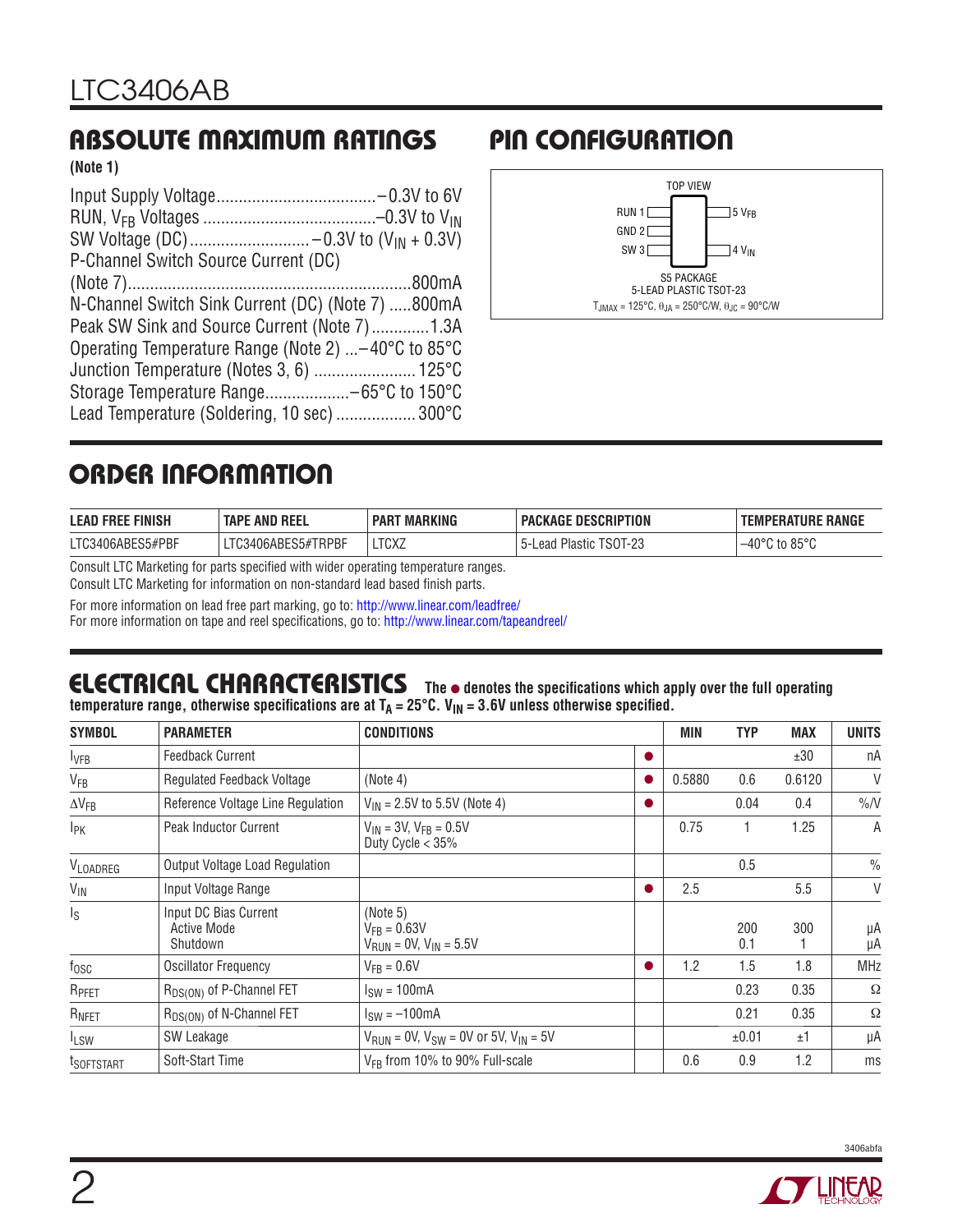### **ELECTRICAL CHARACTERISTICS** The  $\bullet$  denotes the specifications which apply over the full operating

temperature range, otherwise specifications are at T<sub>A</sub> = 25°C. V<sub>IN</sub> = 3.6V unless otherwise specified.

| <b>SYMBOL</b>    | <b>PARAMETER</b>           | <b>CONDITIONS</b> | <b>MIN</b> | <b>TYP</b> | <b>MAX</b> | UNITS |
|------------------|----------------------------|-------------------|------------|------------|------------|-------|
| V <sub>RUN</sub> | <b>RUN Threshold</b>       |                   | 0.3        |            | œ<br>ن.    |       |
| <b>IRUN</b>      | <b>RUN Leakage Current</b> |                   |            | ±0.01      | -          | иA    |

**Note 1:** Stresses beyond those listed under Absolute Maximum Ratings may cause permanent damage to the device. Exposure to any Absolute Maximum Rating condition for extended periods may affect device reliability and lifetime.

**Note 2:** The LTC3406ABE is guaranteed to meet performance specifications from  $0^{\circ}$ C to 85 $^{\circ}$ C. Specifications over the  $-40^{\circ}$ C to 85 $^{\circ}$ C operating temperature range are assured by design, characterization and correlation with statistical process controls.

**Note 3:**  $T_J$  is calculated from the ambient temperature  $T_A$  and power dissipation  $P_D$  according to the following formula:

LTC3406AB:  $T_J = T_A + (P_D)(250^{\circ}C/W)$ 

**Note 4:** The LTC3406AB is tested in a proprietary test mode that connects V<sub>FB</sub> to the output of the error amplifier.

**Note 5:** Dynamic supply current is higher due to the gate charge being delivered at the switching frequency.

**Note 6:** This IC includes overtemperature protection that is intended to protect the device during momentary overload conditions. Junction temperature will exceed 125°C when overtemperature protection is active. Continuous operation above the specified maximum operating junction temperature may impair device reliability.

**Note7:** Limited by long term current density considerations.

### **TYPICAL PERFORMANCE CHARACTERISTICS**

**(From Front Page Figure Except for the Resistive Divider Resistor Values)**



3406B G03



TEMPERATURE (°C)

3406AB G21

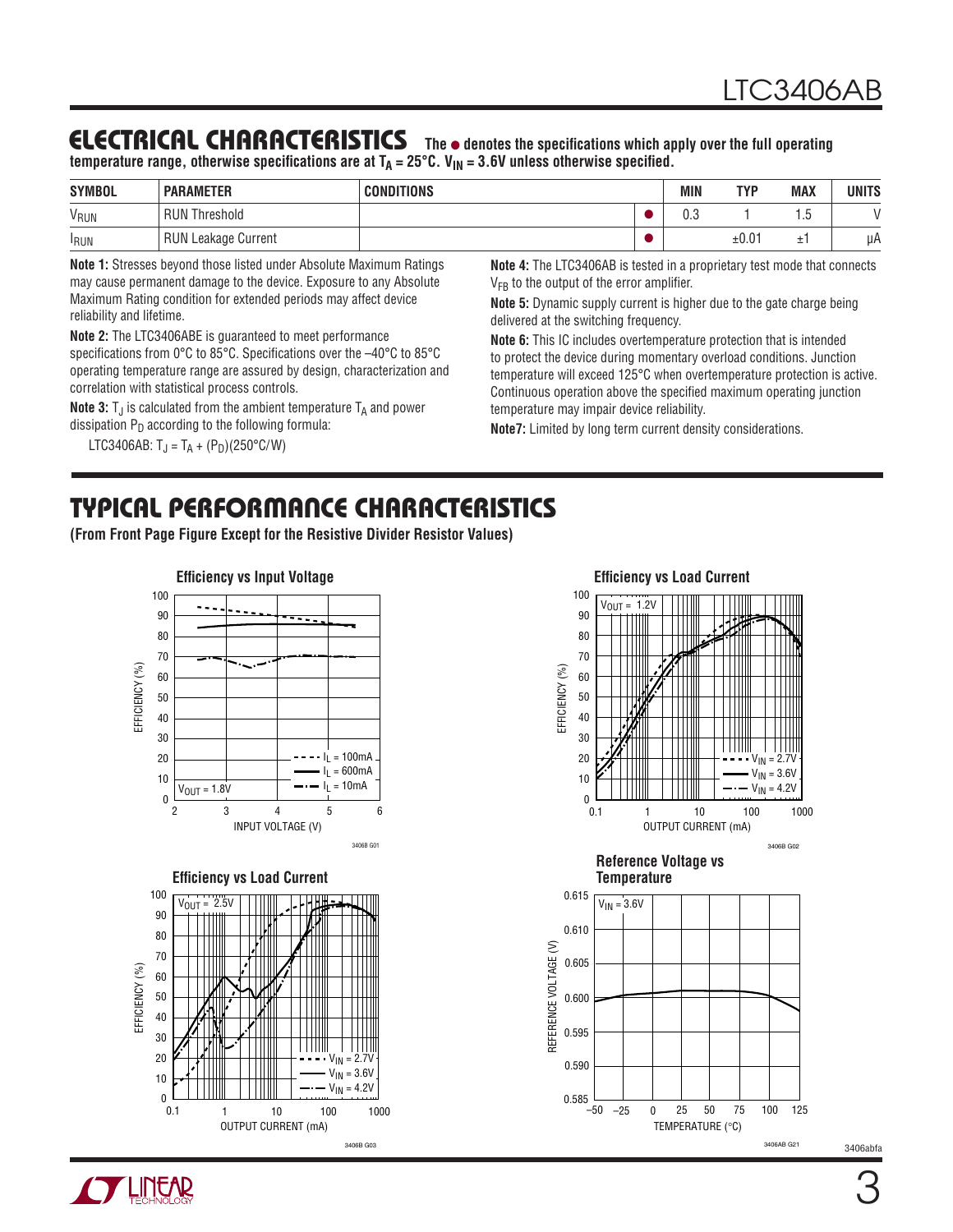### **TYPICAL PERFORMANCE CHARACTERISTICS**

**(From Front Page Figure Except for the Resistive Divider Resistor Values)**

3406B G28



3406B G29

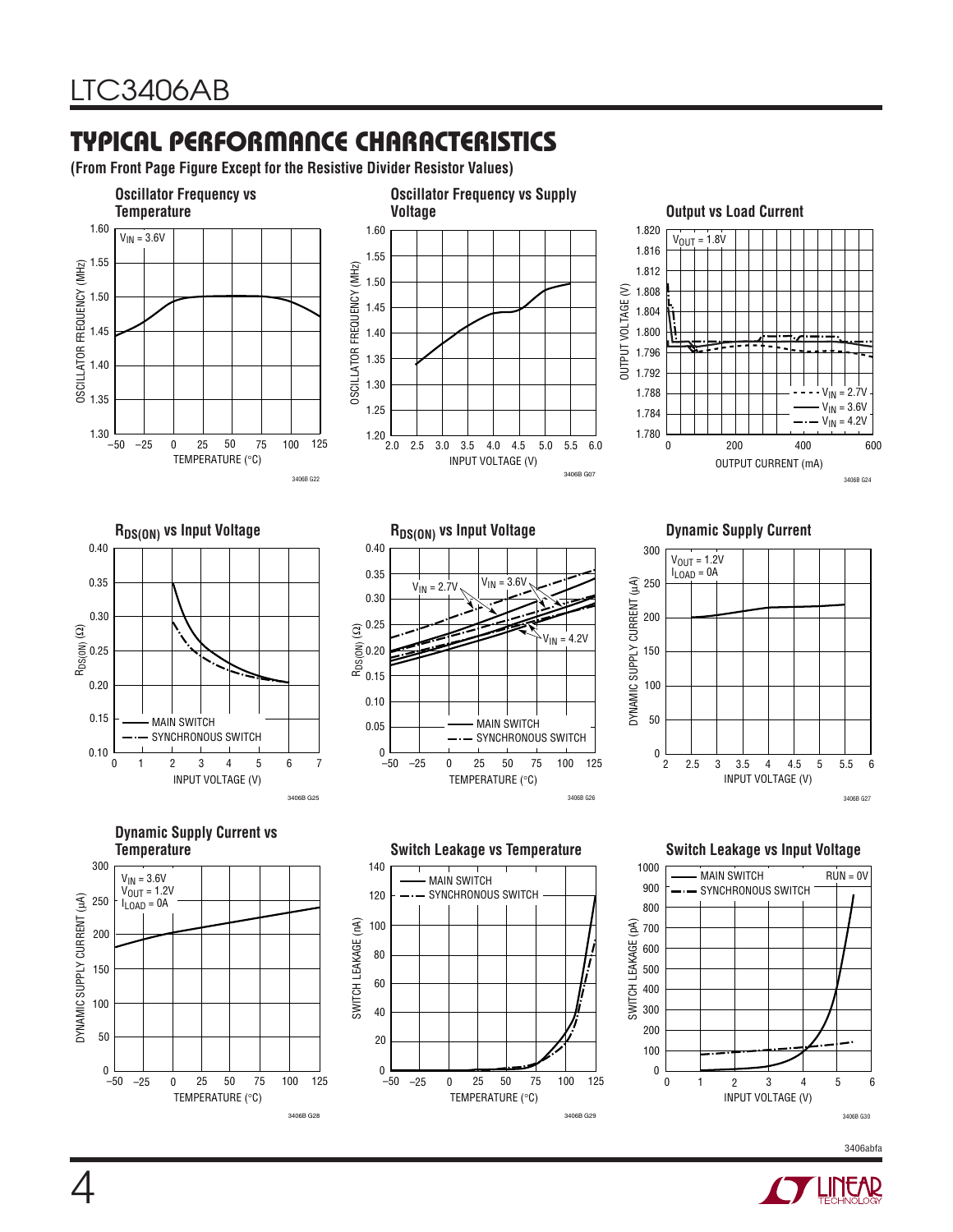### **TYPICAL PERFORMANCE CHARACTERISTICS**

**(From Front Page Figure Except for the Resistive Divider Resistor Values)**



### **PIN FUNCTIONS**

**RUN (Pin 1):** Run Control Input. Forcing this pin above 1.5V enables the part. Forcing this pin below 0.3V shuts down the device. In shutdown, all functions are disabled drawing  $<$ 1µA supply current. Do not leave RUN floating.

**GND (Pin 2):** Ground Pin.

**SW (Pin 3):** Switch Node Connection to Inductor. This pin connects to the drains of the internal main and synchronous power MOSFET switches.

**VIN (Pin 4):** Main Supply Pin. Must be closely decoupled to GND, Pin 2, with a 2.2μF or greater ceramic capacitor.

**VFB (Pin 5):** Feedback Pin. Receives the feedback voltage from an external resistive divider across the output.



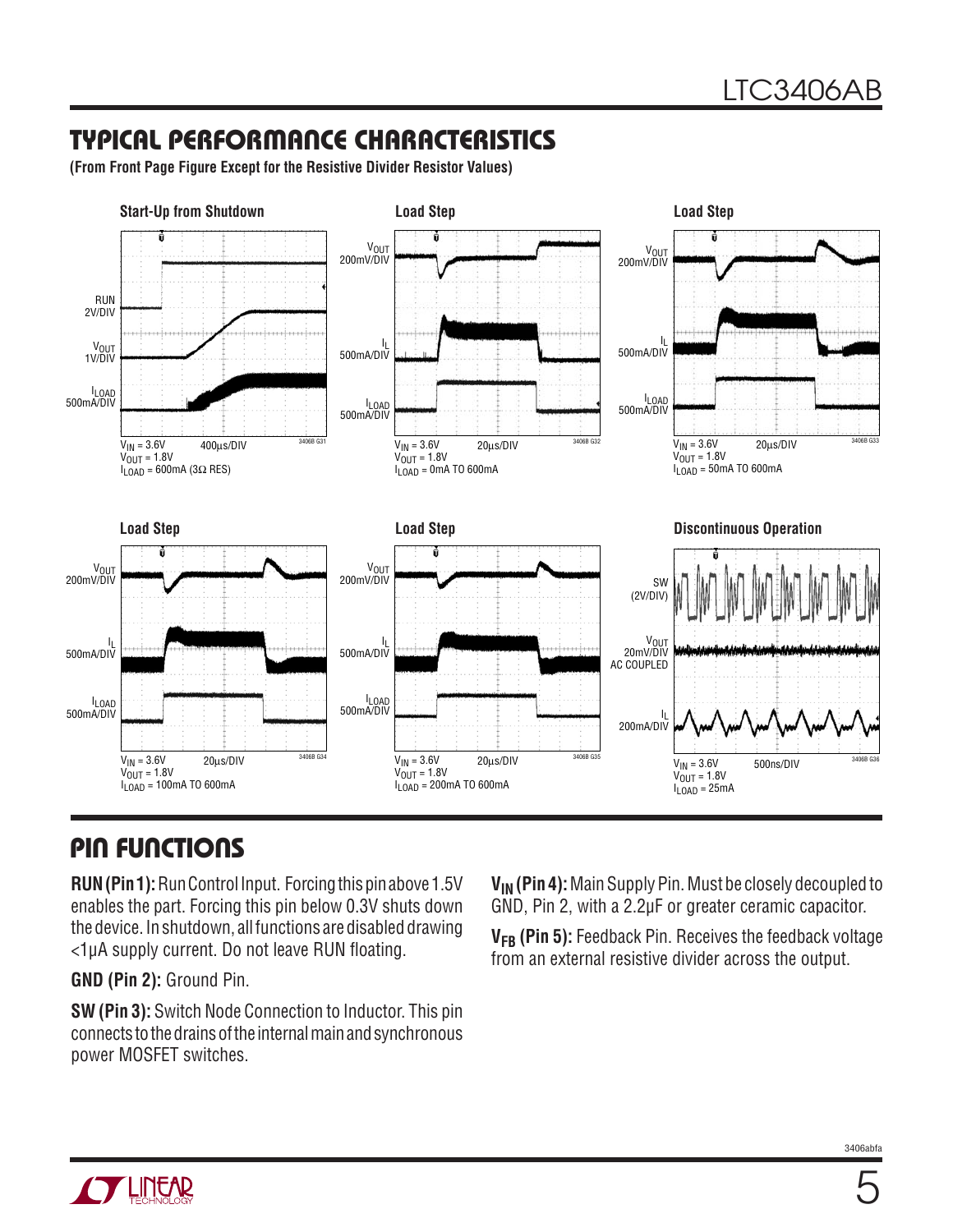### **FUNCTIONAL DIAGRAM**



### **OPERATION (Refer to Functional Diagram)**

#### **Main Control Loop**

The LTC3406AB uses a constant frequency, current mode step-down architecture. Both the main (P-channel MOSFET) and synchronous (N-channel MOSFET) switches are internal. During normal operation, the internal top power MOSFET is turned on each cycle when the oscillator sets the RS latch, and turned off when the current comparator, I<sub>COMP</sub>, resets the RS latch. The peak inductor current at which  $I_{\text{COMP}}$  resets the RS latch, is controlled by the output of error amplifier EA. When the load current increases, it causes a slight decrease in the feedback voltage, FB, relative to the 0.6V reference, which in turn, causes the EA amplifier's output voltage to increase until the average inductor current matches the new load current. While the top MOSFET is off, the bottom MOSFET is turned on until either the inductor current starts to reverse, as indicated by the current reversal comparator  $I_{RCMP}$ , or the beginning of the next clock cycle.

The main control loop is shut down by grounding RUN, resetting the internal soft-start. Re-enabling the main control loop by pulling RUN high activates the internal soft-start, which slowly ramps the output voltage over approximately 0.9ms until it reaches regulation.

#### **Pulse Skipping Mode Operation**

At light loads, the inductor current may reach zero or reverse on each pulse. The bottom MOSFET is turned off by the current reversal comparator,  $I_{RCMB}$  and the switch voltage will ring. This is discontinuous mode operation, and is normal behavior for the switching regulator. At very light loads, the LTC3406AB will automatically skip pulses in pulse skipping mode operation to maintain output regulation. Refer to the LTC3406A data sheet if Burst Mode operation is preferred.



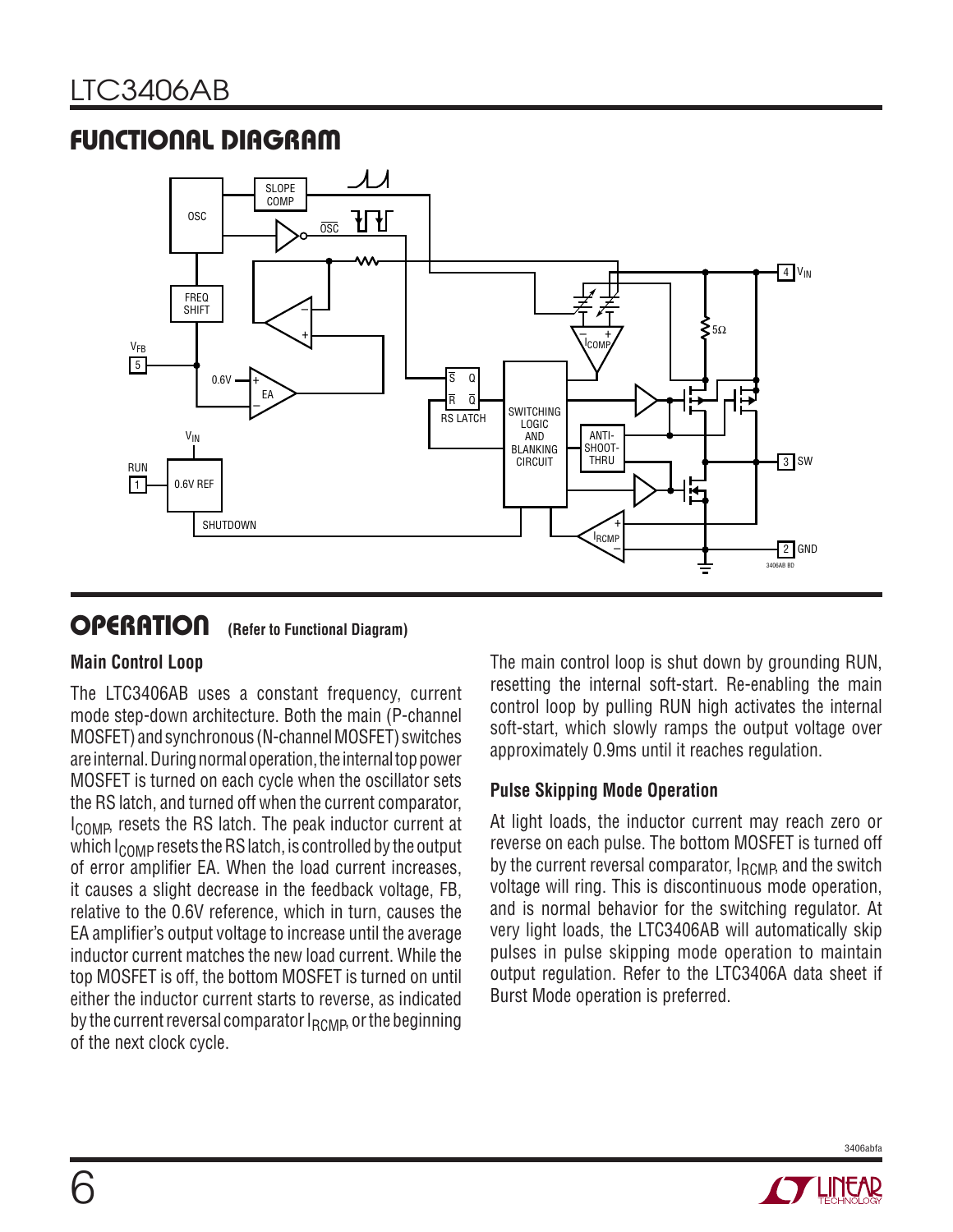### **OPERATION (Refer to Functional Diagram)**

#### **Dropout Operation**

As the input supply voltage decreases to a value approaching the output voltage, the duty cycle increases toward the maximum on-time. Further reduction of the supply voltage forces the main switch to remain on for more than one cycle until it reaches 100% duty cycle. The output voltage will then be determined by the input voltage minus the voltage drop across the P-channel MOSFET and the inductor.

An important detail to remember is that at low input supply voltages, the  $R_{DS(ON)}$  of the P-channel switch increases (see Typical Performance Characteristics). Therefore, the user should calculate the power dissipation when the LTC3406AB is used at 100% duty cycle with low input voltage (See Thermal Considerations in the Applications Information section).

#### **Slope Compensation and Inductor Peak Current**

Slope compensation provides stability in constant frequency architectures by preventing subharmonic oscillations at high duty cycles. It is accomplished internally by adding a compensating ramp to the inductor current signal at duty cycles in excess of 40%. Normally, this results in a reduction of maximum inductor peak current for duty cycles >40%. However, the LTC3406AB uses a patented scheme that counteracts this compensating ramp, which allows the maximum inductor peak current to remain unaffected throughout all duty cycles.



7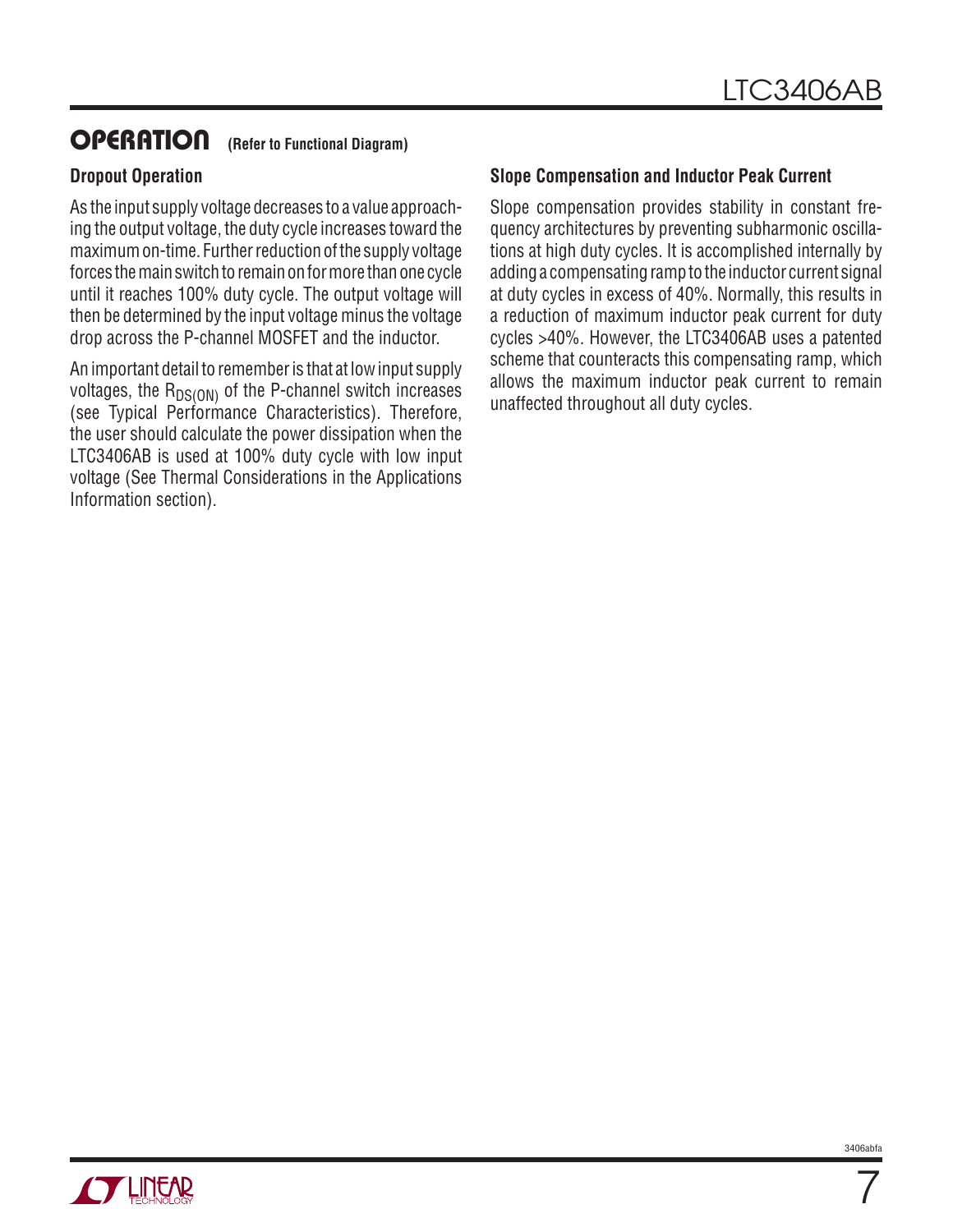The basic LTC3406AB application circuit is shown on the front page. External component selection is driven by the load requirement and begins with the selection of L followed by  $C_{IN}$  and  $C_{OIII}$ .

#### **Inductor Selection**

For most applications, the value of the inductor will fall in the range of 1μH to 4.7μH. Its value is chosen based on the desired ripple current. Large value inductors lower ripple current and small value inductors result in higher ripple currents. Higher  $V_{IN}$  or  $V_{OUT}$  also increases the ripple current as shown in equation 1. A reasonable starting point for setting ripple current is  $\Delta I_1 = 240 \text{mA}$  (40% of 600mA).

$$
\Delta I_{L} = \frac{1}{(f)(L)} V_{OUT} \left( 1 - \frac{V_{OUT}}{V_{IN}} \right)
$$
 (1)

The DC current rating of the inductor should be at least equal to the maximum load current plus half the ripple current to prevent core saturation. Thus, a 720mA rated inductor should be enough for most applications  $(600mA + 120mA)$ . For better efficiency, choose a low DC-resistance inductor.

#### **Inductor Core Selection**

Different core materials and shapes will change the size/current and price/current relationship of an inductor. Toroid or shielded pot cores in ferrite or permalloy materials are small and don't radiate much energy, but generally cost more than powdered iron core inductors with similar electrical characteristics. The choice of which style inductor to use often depends more on the price vs size requirements and any radiated field/EMI requirements than on what the LTC3406AB requires to operate. Table 1 shows some typical surface mount inductors that work well in LTC3406AB applications.

| <b>PART</b><br><b>NUMBER</b> | <b>VALUE</b><br>(µH)     | <b>DCR</b><br>$(\Omega$ MAX)     | <b>MAX DC</b><br><b>CURRENT (A)</b> | <b>SIZE</b><br>$W \times L \times H$ (mm <sup>3</sup> ) |
|------------------------------|--------------------------|----------------------------------|-------------------------------------|---------------------------------------------------------|
| Sumida<br>CDRH3D16           | 1.5<br>2.2<br>3.3<br>4.7 | 0.043<br>0.075<br>0.110<br>0.162 | 1.55<br>1.20<br>1.10<br>0.90        | $3.8 \times 3.8 \times 1.8$                             |
| Sumida<br>CMD4D06            | 2.2<br>3.3<br>4.7        | 0.116<br>0.174<br>0.216          | 0.950<br>0.770<br>0.750             | $3.5 \times 4.3 \times 0.8$                             |
| Panasonic<br>ELT5KT          | 3.3<br>4.7               | 0.17<br>0.20                     | 1.00<br>0.95                        | $4.5 \times 5.4 \times 1.2$                             |
| Murata<br>LQH32CN            | 1.0<br>2.2<br>4.7        | 0.060<br>0.097<br>0.150          | 1.00<br>0.79<br>0.65                | $2.5 \times 3.2 \times 2.0$                             |

**Table 1. Representative Surface Mount Inductors**

### **C<sub>IN</sub>** and C<sub>OUT</sub> Selection

In continuous mode, the source current of the top MOSFET is a square wave of duty cycle  $V_{\text{OUT}}/V_{\text{IN}}$ . To prevent large voltage transients, a low ESR input capacitor sized for the maximum RMS current must be used. The maximum RMS capacitor current is given by:

$$
C_{IN} \text{ required } I_{RMS} \cong I_{OMAX} \frac{\left[V_{OUT} \left(V_{IN} - V_{OUT}\right)\right]^{1/2}}{V_{IN}}
$$

This formula has a maximum at  $V_{IN} = 2V_{OUT}$ , where  $I<sub>RMS</sub> = I<sub>OUT</sub>/2$ . This simple worst-case condition is commonly used for design because even significant deviations do not offer much relief. Note that the capacitor manufacturer's ripple current ratings are often based on 2000 hours of life. This makes it advisable to further derate the capacitor, or choose a capacitor rated at a higher temperature than required. Always consult the manufacturer if there is any question.

The selection of  $C_{\text{OUT}}$  is driven by the required effective series resistance (ESR).

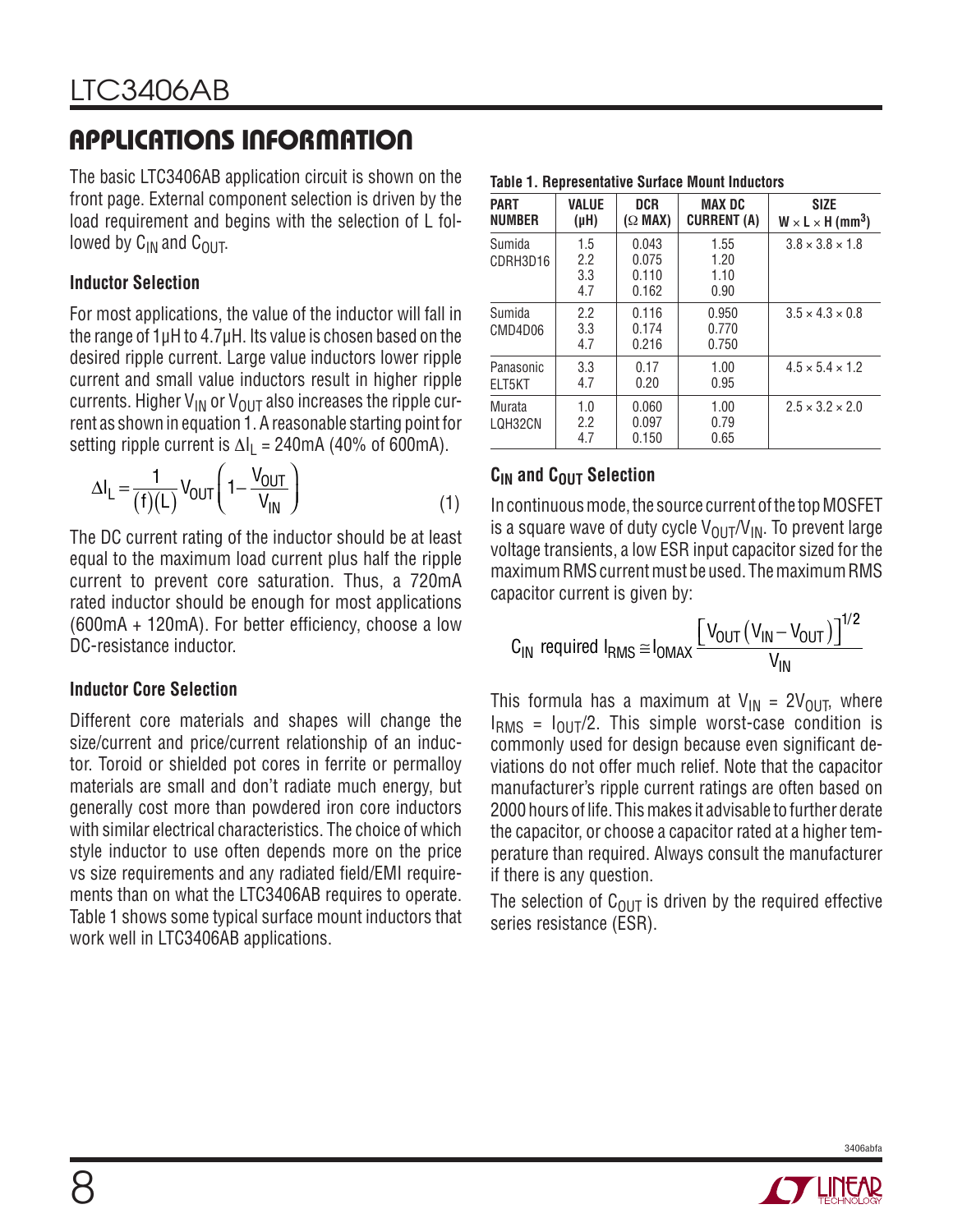Typically, once the ESR requirement for  $C_{\text{OUT}}$  has been met, the RMS current rating generally far exceeds the  $I_{RIPPLE(P-P)}$  requirement. The output ripple  $\Delta V_{OUT}$  is determined by:

$$
\Delta V_{OUT} \cong \Delta I_L \left( ESR + \frac{1}{8fC_{OUT}} \right)
$$

where f = operating frequency,  $C_{\text{OUT}}$  = output capacitance and  $\Delta I_L$  = ripple current in the inductor. For a fixed output voltage, the output ripple is highest at maximum input voltage since  $\Delta I_1$  increases with input voltage.

Aluminum electrolytic and dry tantalum capacitors are both available in surface mount configurations. In the case of tantalum, it is critical that the capacitors are surge tested for use in switching power supplies. An excellent choice is the AVX TPS series of surface mount tantalum. These are specially constructed and tested for low ESR so they give the lowest ESR for a given volume. Other capacitor types include Sanyo POSCAP, Kemet T510 and T495 series, and Sprague 593D and 595D series. Consult the manufacturer for other specific recommendations.

#### **Using Ceramic Input and Output Capacitors**

Higher values, lower cost ceramic capacitors are now becoming available in smaller case sizes. Their high ripple current, high voltage rating and low ESR make them ideal for switching regulator applications. Because the LTC3406AB's control loop does not depend on the output capacitor's ESR for stable operation, ceramic capacitors can be used freely to achieve very low output ripple and small circuit size.

However, care must be taken when ceramic capacitors are used at the input and the output. When a ceramic capacitor is used at the input and the power is supplied by a wall adapter through long wires, a load step at the output can induce ringing at the input,  $V_{IN}$ . At best, this

ringing can couple to the output and be mistaken as loop instability. At worst, a sudden inrush of current through the long wires can potentially cause a voltage spike at  $V_{IN}$ , large enough to damage the part.

When choosing the input and output ceramic capacitors, choose the X5R or X7R dielectric formulations. These dielectrics have the best temperature and voltage characteristics of all the ceramics for a given value and size.

### **Output Voltage Programming**

In the adjustable version, the output voltage is set by a resistive divider according to the following formula:

$$
V_{\text{OUT}} = 0.6V \left( 1 + \frac{R2}{R1} \right) \tag{2}
$$

The external resistive divider is connected to the output, allowing remote voltage sensing as shown in Figure 1.



**Figure 1. Setting the LTC3406AB Output Voltage**

#### **Efficiency Considerations**

The efficiency of a switching regulator is equal to the output power divided by the input power times 100%. It is often useful to analyze individual losses to determine what is limiting the efficiency and which change would produce the most improvement. Efficiency can be expressed as:

Efficiency =  $100\% - (L1 + L2 + L3 + ...)$ 

where L1, L2, etc. are the individual losses as a percentage of input power.

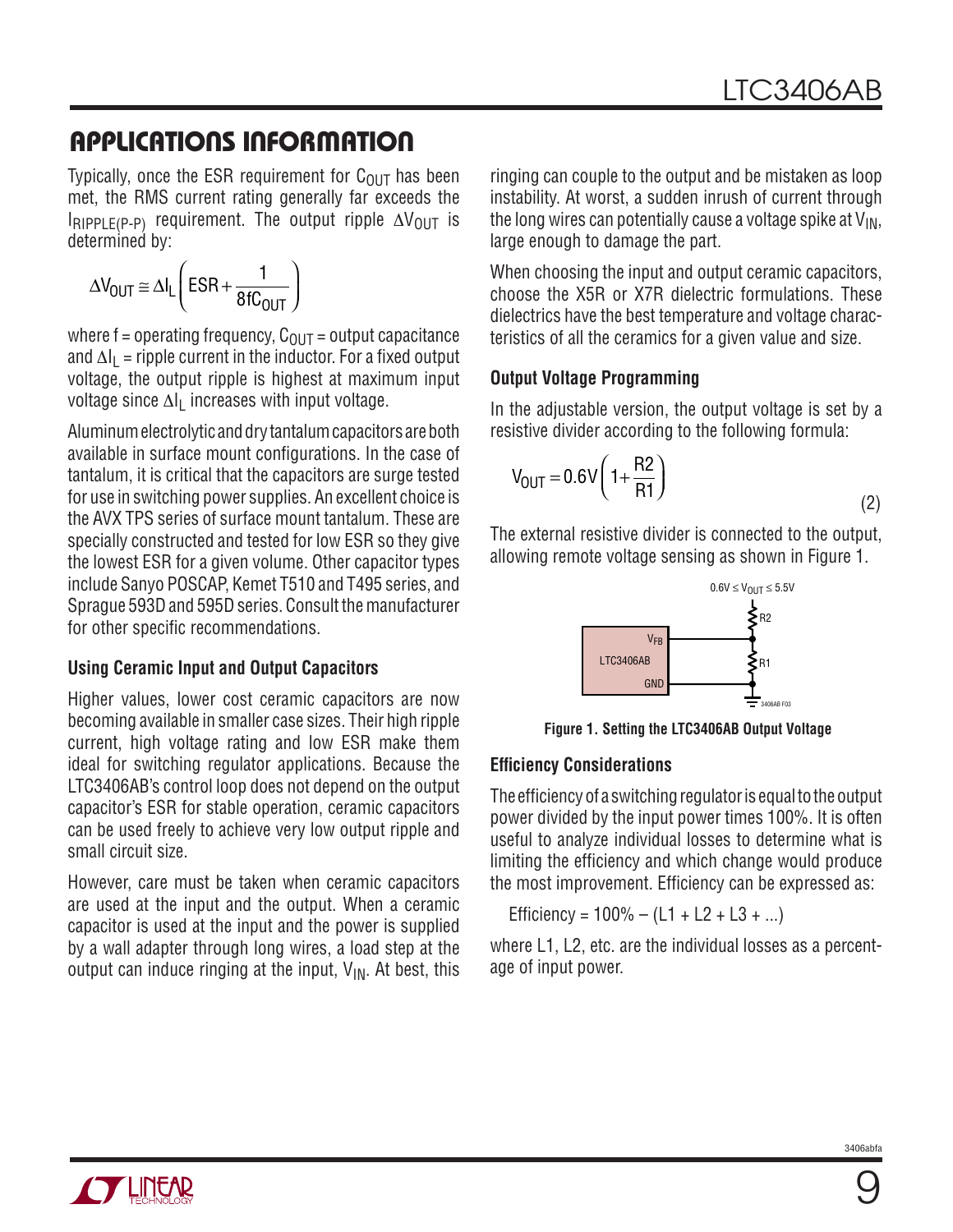Although all dissipative elements in the circuit produce losses, two main sources usually account for most of the losses in LTC3406AB circuits:  $V_{IN}$  quiescent current and  $1^2$ R losses. The V<sub>IN</sub> quiescent current loss dominates the efficiency loss at very low load currents whereas the  $l^2$ R loss dominates the efficiency loss at medium to high load currents. In a typical efficiency plot, the efficiency curve at very low load currents can be misleading since the actual power lost is of no consequence as illustrated in Figure 2.



**Figure 2. Power Lost vs Load Current**

1. The  $V_{IN}$  quiescent current is due to two components: the DC bias current as given in the electrical characteristics and the internal main switch and synchronous switch gate charge currents. The gate charge current results from switching the gate capacitance of the internal power MOSFET switches. Each time the gate is switched from high to low to high again, a packet of charge, dQ, moves from  $V_{IN}$  to ground. The resulting  $dQ/dt$  is the current out of  $V_{IN}$  that is typically larger than the DC bias current. In continuous mode,  $I_{GATFCHG}$ = f( $Q_T$  +  $Q_B$ ) where  $Q_T$  and  $Q_B$  are the gate charges of the internal top and bottom switches. Both the DC bias and gate charge losses are proportional to  $V_{IN}$  and thus their effects will be more pronounced at higher supply voltages.

2.  $1^{2}R$  losses are calculated from the resistances of the internal switches,  $R_{SW}$ , and external inductor  $R_1$ . In continuous mode, the average output current flowing through inductor L is "chopped" between the main switch and the synchronous switch. Thus, the series resistance looking into the SW pin is a function of both top and bottom MOSFET  $R_{DS(ON)}$  and the duty cycle (DC) as follows:

 $R_{SW} = (R_{DS(ON)TOP})(DC) + (R_{DS(ON)BOT})(1 - DC)$ 

The  $R_{DS(ON)}$  for both the top and bottom MOSFETs can be obtained from the Typical Performance Characteristics curves. Thus, to obtain  $1^2R$  losses, simply add  $R_{SW}$  to  $R<sub>l</sub>$  and multiply the result by the square of the average output current.

Other losses including  $C_{IN}$  and  $C_{OUT}$  ESR dissipative losses and inductor core losses generally account for less than 2% total additional loss.

### **Thermal Considerations**

In most applications the LTC3406AB does not dissipate much heat due to its high efficiency. But, in applications where the LTC3406AB is running at high ambient temperature with low supply voltage and high duty cycles, such as in dropout, the heat dissipated may exceed the maximum junction temperature of the part. If the junction temperature reaches approximately 150°C, both power switches will be turned off and the SW node will become high impedance.

To avoid the LTC3406AB from exceeding the maximum junction temperature, the user will need to do some thermal analysis. The goal of the thermal analysis is to determine whether the power dissipated exceeds the maximum junction temperature of the part. The temperature rise is given by:

$$
T_R = (P_D)(\theta_{JA})
$$

where  $P_D$  is the power dissipated by the regulator and  $\theta_{JA}$ is the thermal resistance from the junction of the die to the ambient temperature.



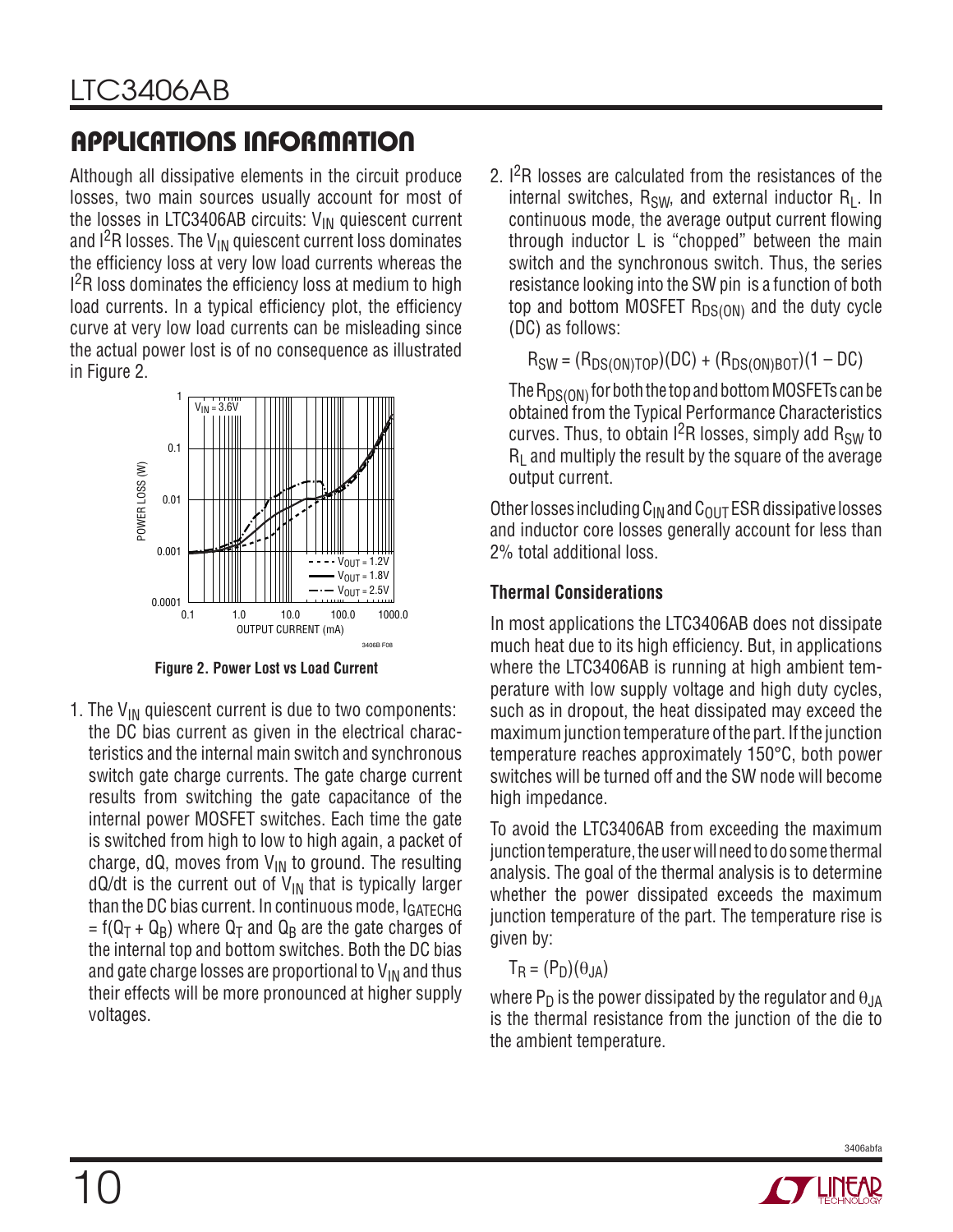The junction temperature,  $T_{J}$ , is given by:

 $T_J = T_A + T_B$ 

where  $T_A$  is the ambient temperature.

As an example, consider the LTC3406AB in dropout at an input voltage of 2.7V, a load current of 600mA and an ambient temperature of 70°C. From the typical performance graph of switch resistance, the  $R_{DS(ON)}$  of the P-channel switch at 70°C is approximately 0.27Ω. Therefore, power dissipated by the part is:

 $P_D = I_{LOAD}^2 \cdot R_{DS(ON)} = 97.2 \text{mW}$ 

For the SOT-23 package, the  $\theta_{JA}$  is 250°C/W. Thus, the junction temperature of the regulator is:

 $T_{\text{J}} = 70^{\circ}$ C + (0.0972)(250) = 94.3 $^{\circ}$ C

which is below the maximum junction temperature of 125°C.

Note that at higher supply voltages, the junction temperature is lower due to reduced switch resistance  $(R_{DS(ON)})$ .

#### **Checking Transient Response**

The regulator loop response can be checked by looking at the load transient response. Switching regulators take several cycles to respond to a step in load current. When a load step occurs,  $V_{\text{OUT}}$  immediately shifts by an amount equal to  $(\Delta I_{\text{LOAD}} \cdot \text{ESR})$ , where ESR is the effective series resistance of  $C_{\text{OUT}}$ .  $\Delta I_{\text{LOAD}}$  also begins to charge or discharge  $C<sub>OUT</sub>$ , which generates a feedback error signal. The regulator loop then acts to return  $V_{\text{OUT}}$  to its steady-state value. During this recovery time  $V_{OUT}$  can be monitored for overshoot or ringing that would indicate a stability problem. For a detailed explanation of switching control loop theory, see Application Note 76.

A second, more severe transient is caused by switching in loads with large (>1μF) supply bypass capacitors. The discharged bypass capacitors are effectively put in parallel with C<sub>OUT</sub>, causing a rapid drop in V<sub>OUT</sub>. No regulator can deliver enough current to prevent this problem if the load switch resistance is low and it is driven quickly. The only solution is to limit the rise time of the switch drive so that the load rise time is limited to approximately (25 •  $C_{1OAD}$ ). Thus, a 10µF capacitor charging to 3.3V would require a 250μs rise time, limiting the charging current to about 130mA.

#### **PC Board Layout Checklist**

When laying out the printed circuit board, the following checklist should be used to ensure proper operation of the LTC3406AB. These items are also illustrated graphically in Figures 3 and 4. Check the following in your layout:

- 1. The power traces, consisting of the GND trace, the SW trace, the  $V_{\text{OUT}}$  trace and the  $V_{\text{IN}}$  trace should be kept short, direct and wide.
- 2. Does the  $V_{FB}$  pin connect directly to the feedback resistors? The resistive divider R1/R2 must be connected between the  $(+)$  plate of C<sub>OUT</sub> and ground.
- 3. Does  $C_{IN}$  connect to  $V_{IN}$  as closely aspossible? This capacitor provides the AC current to the internal power MOSFETs.
- 4. Keep the switching node, SW, away from the sensitive  $V_{FR}$  node.
- 5. Keep the  $(-)$  plates of C<sub>IN</sub> and C<sub>OUT</sub> and the IC ground, as close as possible.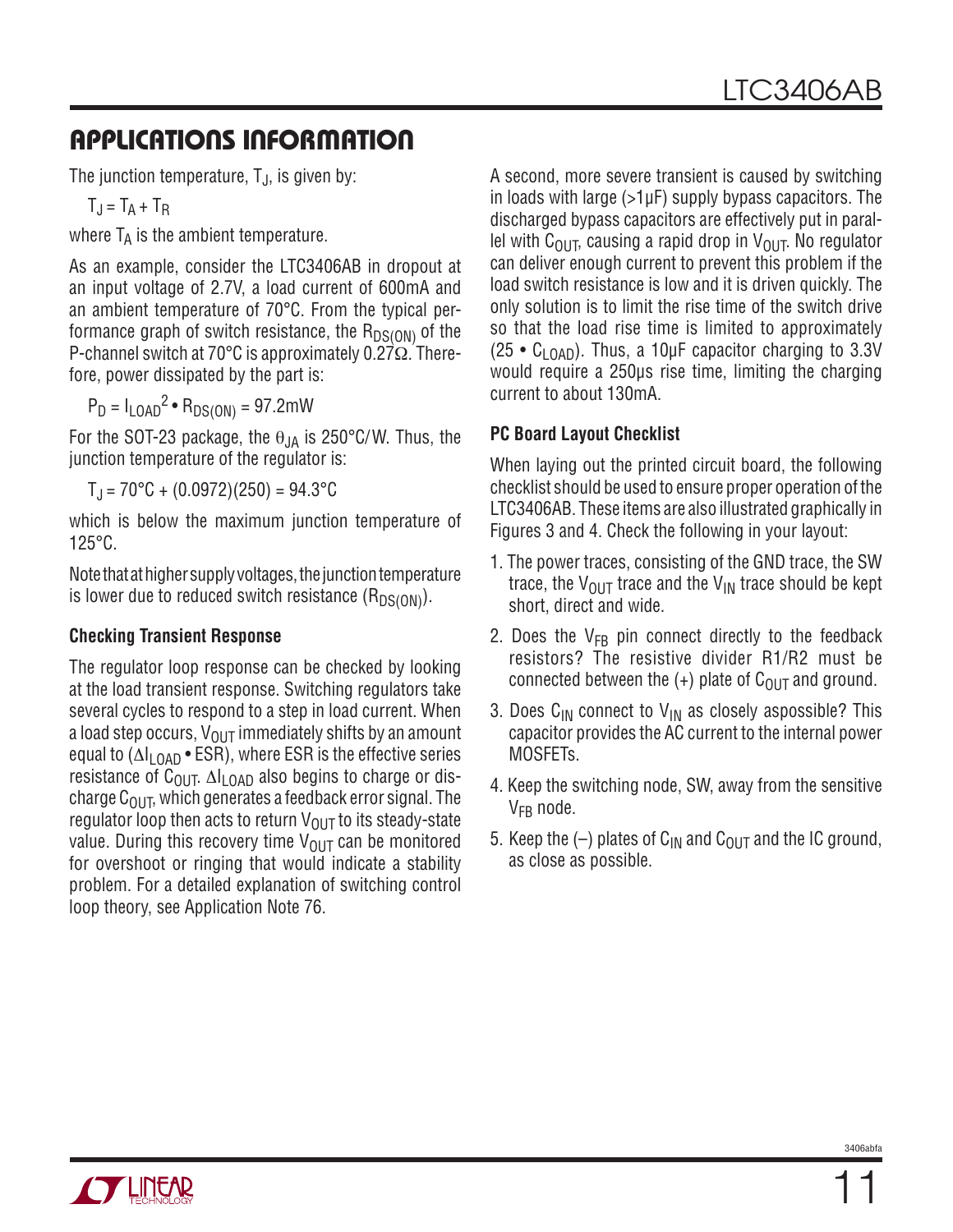

BOLD LINES INDICATE HIGH CURRENT PATHS

**Figure 3. LTC3406AB Layout Diagram**





#### **Design Example**

As a design example, assume the LTC3406AB is used in a single lithium-ion battery-powered cellular phone application. The  $V_{IN}$  will be operating from a maximum of 4.2V down to about 2.7V. The load current requirement is a maximum of 0.6A but most of the time it will be in standby mode, requiring only 2mA. Efficiency at both low and high load currents is important. Output voltage is 2.5V. With this information we can calculate L using Equation (1),

$$
L = \frac{1}{(f)(\Delta I_L)} V_{OUT} \left( 1 - \frac{V_{OUT}}{V_{IN}} \right)
$$
 (3)

Substituting  $V_{\text{OUT}} = 2.5V$ ,  $V_{\text{IN}} = 4.2V$ ,  $\Delta I_L = 240 \text{ mA}$  and  $f = 1.5$ MHz in Equation (3) gives:

$$
L = \frac{2.5V}{1.5MHz(240mA)} \left(1 - \frac{2.5V}{4.2V}\right) = 2.81\mu H
$$

A 2.2μH inductor works well for this application. For best efficiency choose a 720mA or greater inductor with less than 0.2Ω series resistance.

C<sub>IN</sub> will require an RMS current rating of at least 0.3A≅  $I_{\text{LOAD}(MAX)}$ /2 at temperature and  $C_{\text{OUT}}$  will require an ESR of less than 0.25Ω. In most cases, a ceramic capacitor will satisfy this requirement.

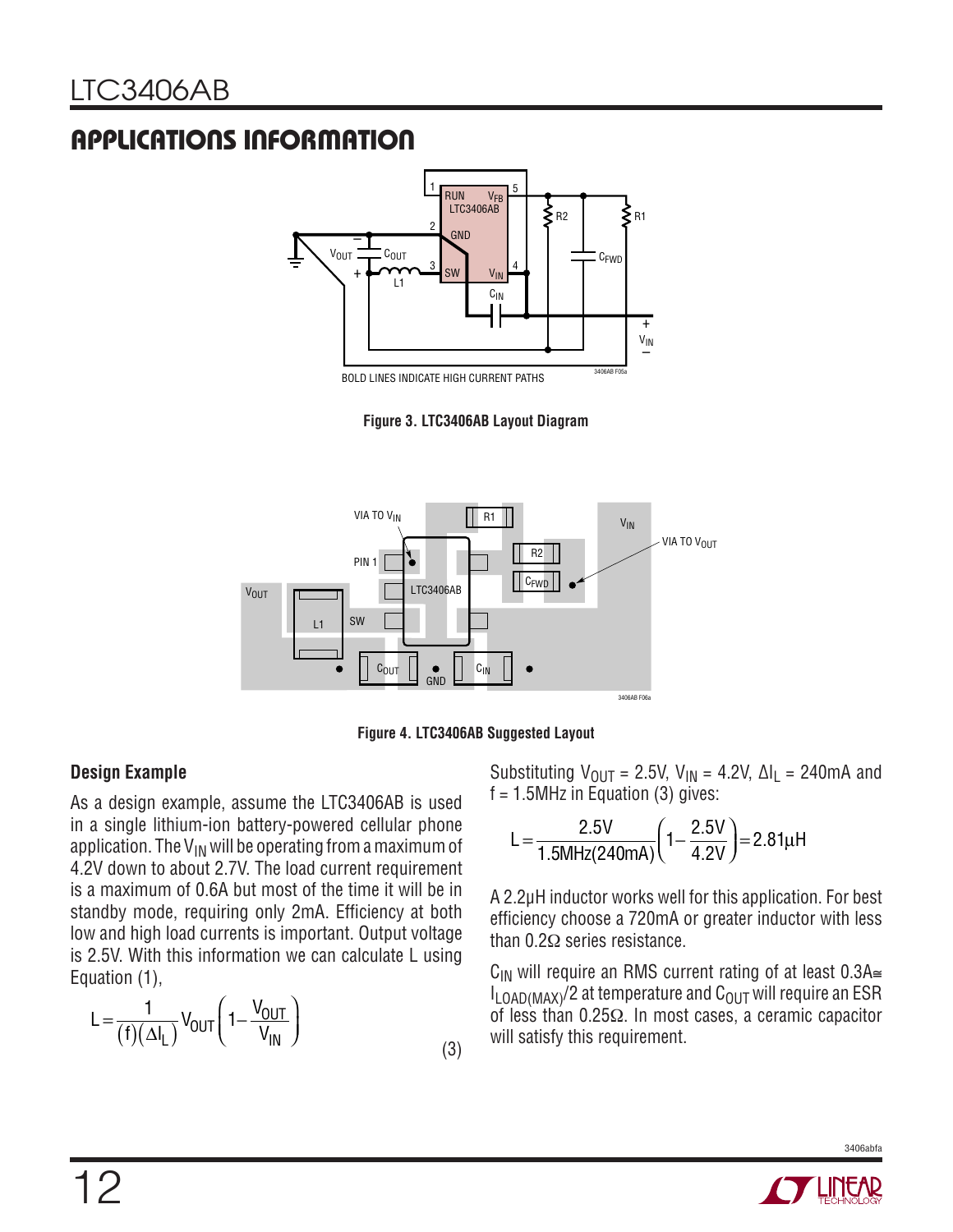For the feedback resistors, choose  $R1 = 316k$ . R2 can then be calculated from Equation (2) to be:

$$
R2 = \left(\frac{V_{OUT}}{0.6} - 1\right)R1 = 1000k\tag{4}
$$



Figure 5 shows the complete circuit along with its efficiency curve.









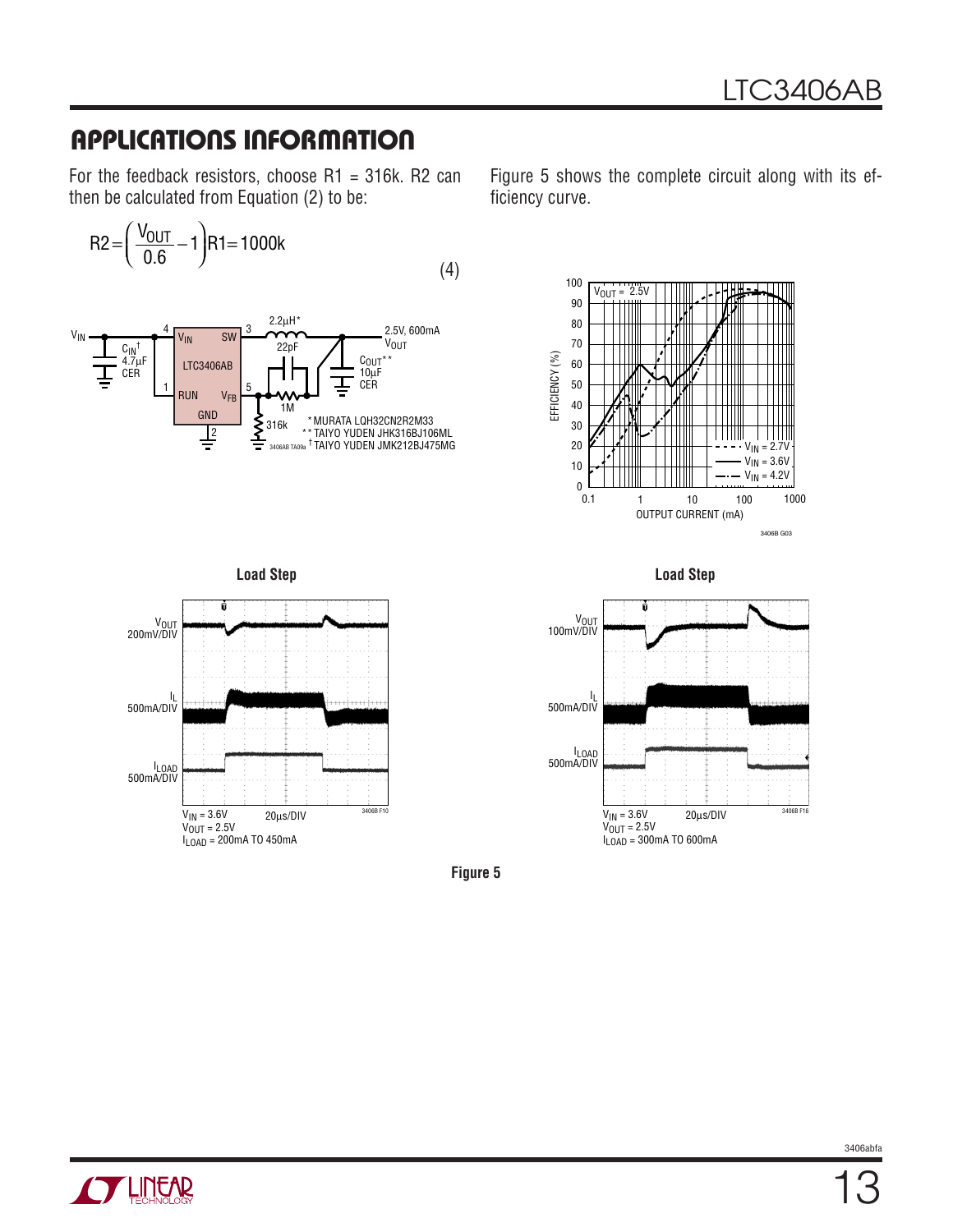### **TYPICAL APPLICATIONS**



**Single Li-Ion 1.2V/600mA Regulator for High Efficiency and Small Footprint** 



#### **Efficiency vs Load Current**

**Load Step**







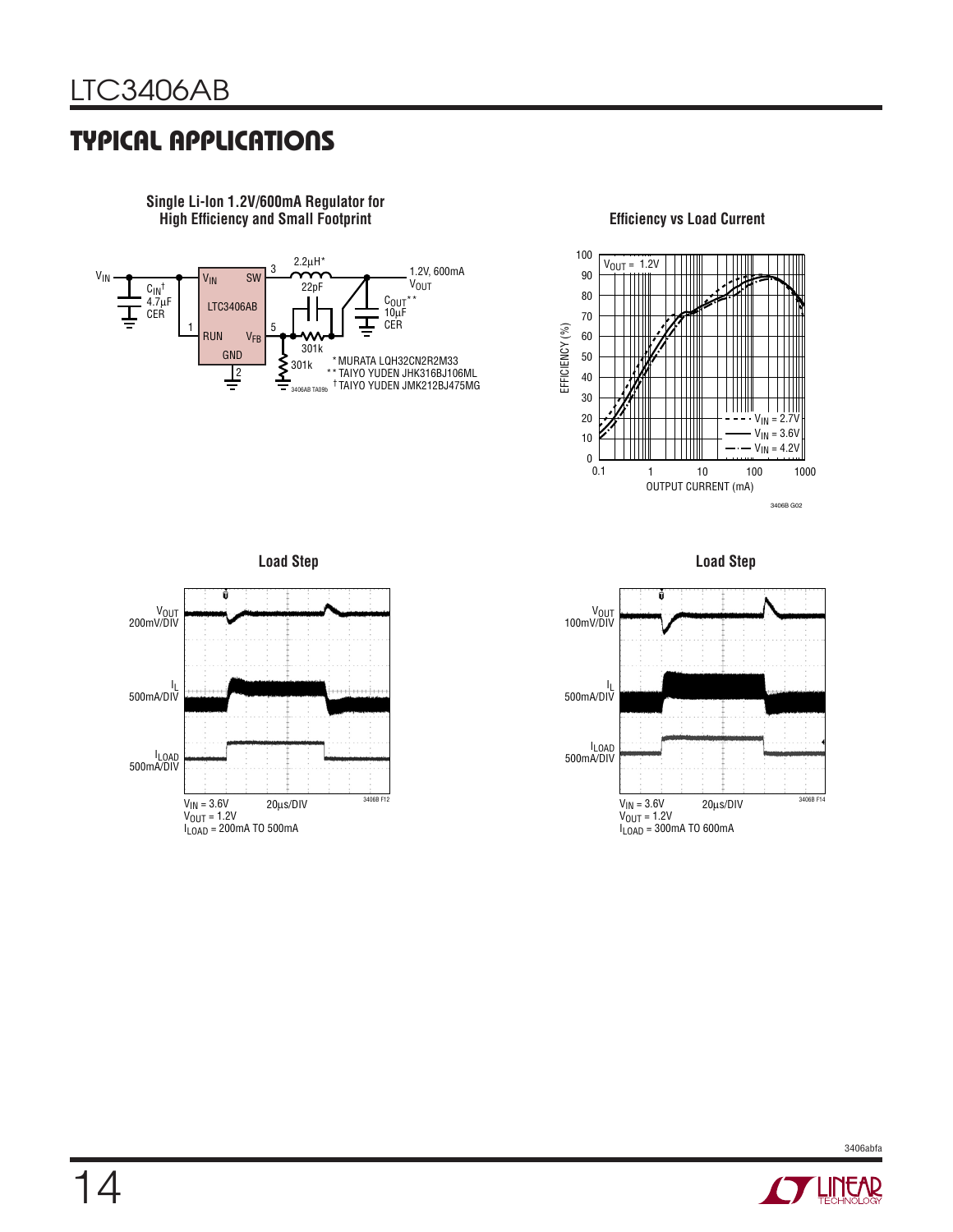S5 TSOT-23 0302 REV B

1.90 BSC

### **PACKAGE DESCRIPTION**



**S5 Package 5-Lead Plastic SOT-23** (Reference LTC DWG # 05-08-1633 Rev B)

DATUM 'A'  $0.09 - 0.20$ <br>(NOTE 3) 0.30 – 0.50 REF

NOTE:

1. DIMENSIONS ARE IN MILLIMETERS

2. DRAWING NOT TO SCALE

3. DIMENSIONS ARE INCLUSIVE OF PLATING

4. DIMENSIONS ARE EXCLUSIVE OF MOLD FLASH AND METAL BURR

5. MOLD FLASH SHALL NOT EXCEED 0.254mm

6. JEDEC PACKAGE REFERENCE IS MO-193